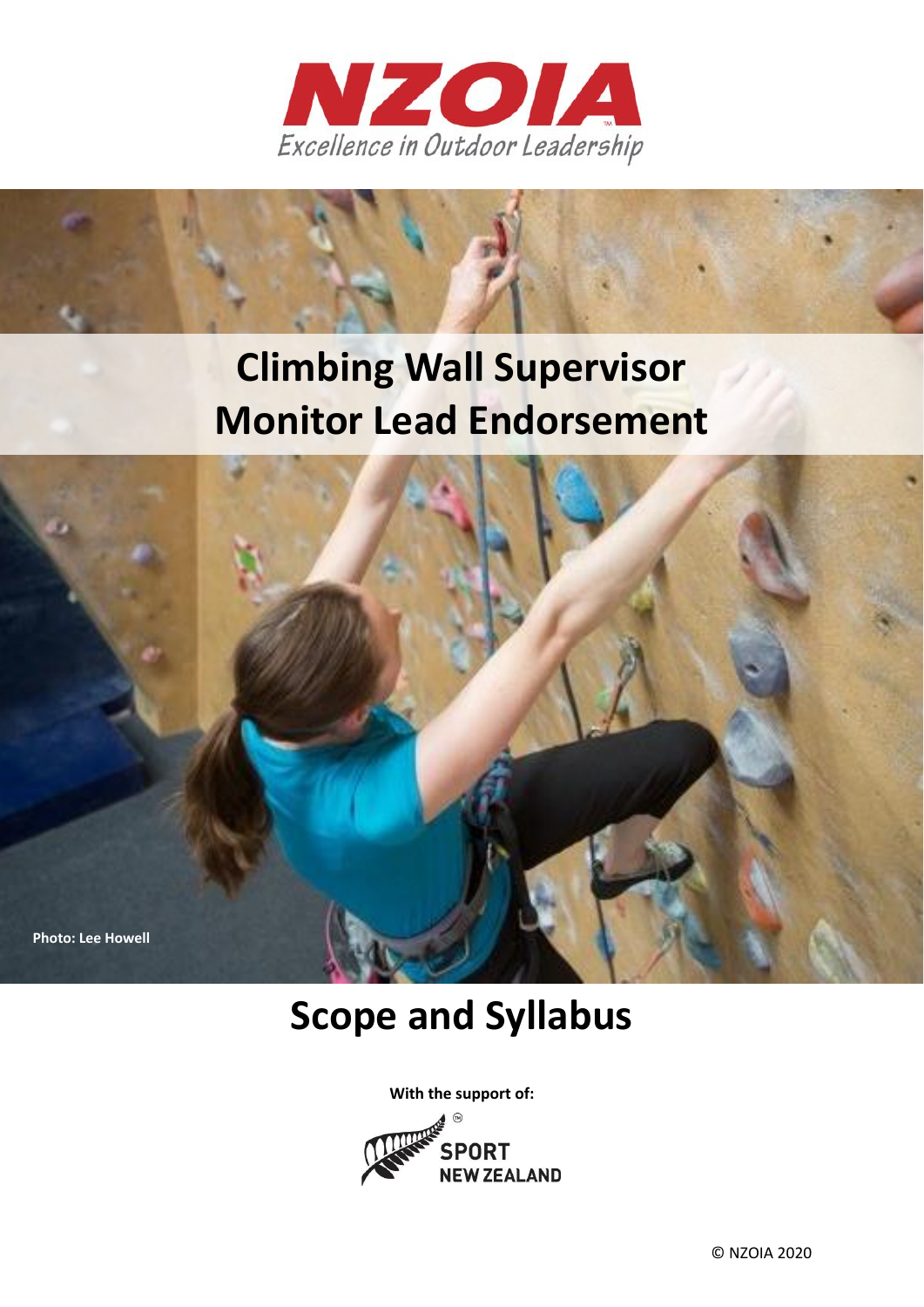### **NZOIA™ Climbing Wall Supervisor – Monitor Lead Endorsement Scope**

### **Monitor Lead Endorsement Profile**

In addition to the Climbing Wall Supervisor profile the NZOIA Climbing Wall Supervisor with the Monitor Lead Endorsement is able to:

- Monitor single pitch lead climbing on artificial climbing structures
- Rectify unsafe practices
- Demonstrate lead climbing and belaying techniques

The NZOIA Climbing Wall Supervisor with the Monitor Lead Endorsement is able to monitor lead climbing on artificial climbing structures (inside or outside, fixed or mobile). It is recommended they work under the supervision of a person who has additional competencies including a current First Aid Certificate and the ability to perform complex rescues and follow emergency procedures. If there is more than one staff member, someone on site must have the ability to manage the operator's supervision system. It is recommended that one person in the operation holds the NZOIA Sport Climbing or NZOIA Rock 1 qualification. Alternatively, a technical expert should be brought in on a regular basis to check and monitor procedures. Climbing Wall Supervisors with the Monitor Lead Endorsement are qualified to operate within the standard operating procedures of the climbing wall. The qualification does not define the skill set required to design or approve such a plan.

This is a foundation qualification and provides a stepping stone towards NZOIA Leader, Sport Climbing and Rock 1 qualifications.

Refer to the Activity Safety Guidelines "Indoor Climbing and climbing on other artificial structures" for operational good practice [www.supportadventure.co.nz.](http://www.supportadventure.co.nz/)

### **Scope**

The holder of this qualification can monitor lead climbing at climbing walls where the clients are using their own equipment and regular checks of anchors, bolts and fixed quick draws are completed by the organisation managing the facility.

### **Prerequisites**

Be a current Full Member or working under an Affiliated Membership of NZOIA

Be 18 years old or over

Hold a current NZOIA Climbing Wall Supervisor qualification

Have the following experience as evidence in a logbook:

**Personal experience** – At least 4 sessions of personal climbing leading on bolts including a minimum of lead climbing grade 14

© NZOIA 2020 Climbing Wall Supervisor – Monitor Lead Endorsement Scope and Syllabus Page 2 of 5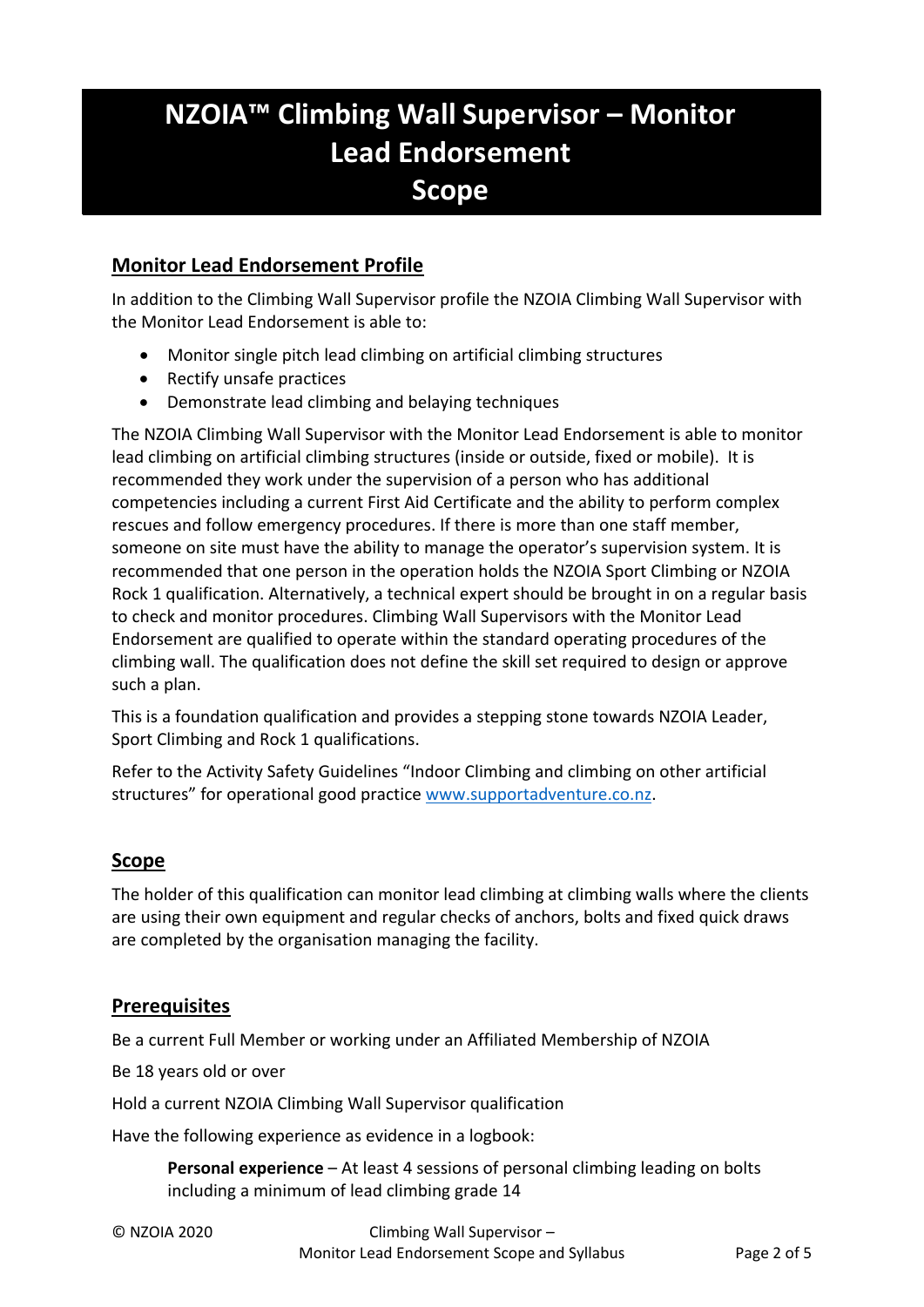**Instructional experience** – At least 3 sessions in an assistant supervisor role monitoring lead climbing

A session is considered to be at least 2 hours or more of climbing activity or assistant supervising. The personal sessions must include no less than 4 climbs per session.

The prerequisite experience requirements are minimums, extra days are recommended.

### **Registration and Revalidation**

This qualification is valid for four years at which time the supervisor is required to re-sit the assessment. Registration with NZOIA provides proof of currency.

### **Progressing to higher NZOIA qualifications**

As the Climbing Wall Supervisor with Monitor Lead Endorsement gains more experience, they may progress towards gaining the NZOIA Rock Leader, NZOIA Abseil Leader, NZOIA Sport Climbing and NZOIA Rock 1 qualifications. The steps they would follow include:

- Gaining the experience outlined in the qualification prerequisites
- Attending an NZOIA training course
- Working with a NZOIA Rock Leader, Abseil Leader, Sport Climbing or Rock 1 holder

### **Syllabus**

### **Assessment Notes**

The syllabus outlines what the content of the assessment will include and gives an idea of what assessment tasks the candidate will be asked to complete. All judgements on how the candidate meets the syllabus must be based on current good practice and industry standards.

Assessors can use two types of direct evidence to judge a candidate's competency:

- Observation of practical tasks
- Questioning and discussion

Candidates are expected to know and follow a system as defined by the operator

Candidates are required to monitor lead climbing within a familiar environment and to work within the standard operating procedures of the facility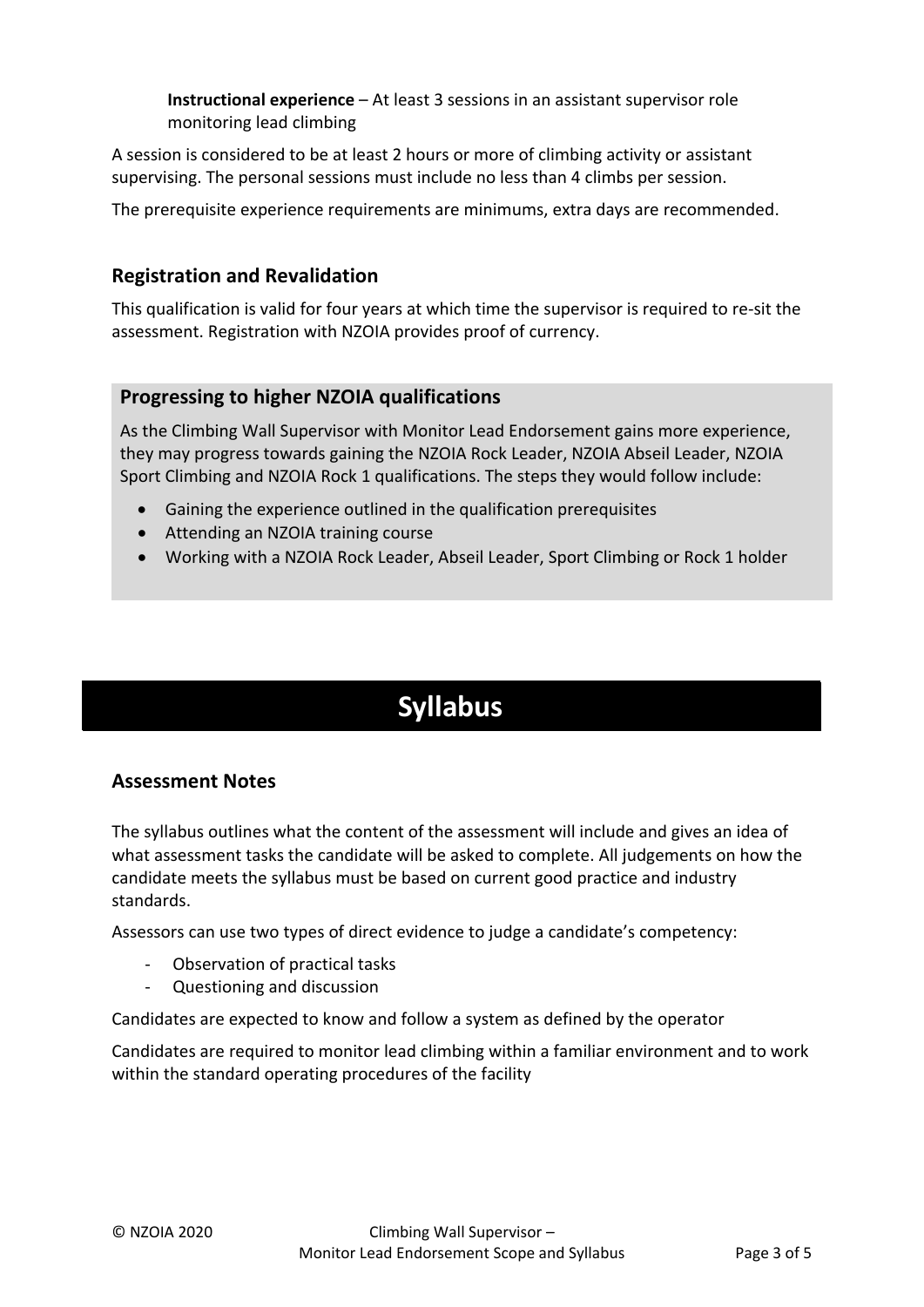### **Technical Competence**

### **1. Demonstrate safe and efficient lead climbing techniques**

The candidate will lead a grade 14 and be able to:

- **1.1** Correct tie into the climbing rope
- **1.2** Demonstrate a systematic safety check of self and belayer before climbing
- **1.3** Demonstrate clear communication with the belayer using agreed calls
- **1.4** Demonstrate correct clipping of quickdraws and bolt hangers
- **1.5** Demonstrate a safe and efficient system for lowering
- **1.6** Describe times of heightened risk e.g. between the first and second bolt, clipping, transition to lowering
- **1.7** Describe unsafe practices e.g. unstable clipping stance, long clipping when low on the wall, leg behind the rope, back-clipping, skipping bolt hangers, z-clipping, seconding on an unfinished climb or unsuitable anchor
- **1.8** Demonstrate basic and efficient climbing movement skills
- **1.9** Demonstrate or describe safe lead falling technique
- **1.10** Demonstrate or describe retrieving quickdraws from an overhanging route with a suitable top anchor

#### **2. Demonstrate safe belaying technique**

The candidate will belay a lead climb at least twice (using both a manual and assisted braking device) and demonstrate:

- **2.1** Threading the rope through the belay device and attaching to self
- **2.2** A systematic safety check before the climber leaves the ground
- **2.3** Good practice belay technique
- **2.4** Clear communication with the climber using agreed calls
- **2.5** Anticipating the climber's movement and providing slack and tension as required
- **2.6** Belayer positioning
- **2.7** Holding a lead fall safely and efficiently
- **2.8** Lowering the climber safely and efficiently

### **Group Management and Leadership**

#### **3. Monitor lead climbing**

The candidate will be responsible for monitoring client's lead climbing and will:

- **3.1** Demonstrate the ability to scan the area to assess the overall situation and identify any clients or groups that may require closer monitoring
- **3.2** Demonstrate the personal skills and a range of strategies required to intervene
- **3.3** Demonstrate clear communication skills